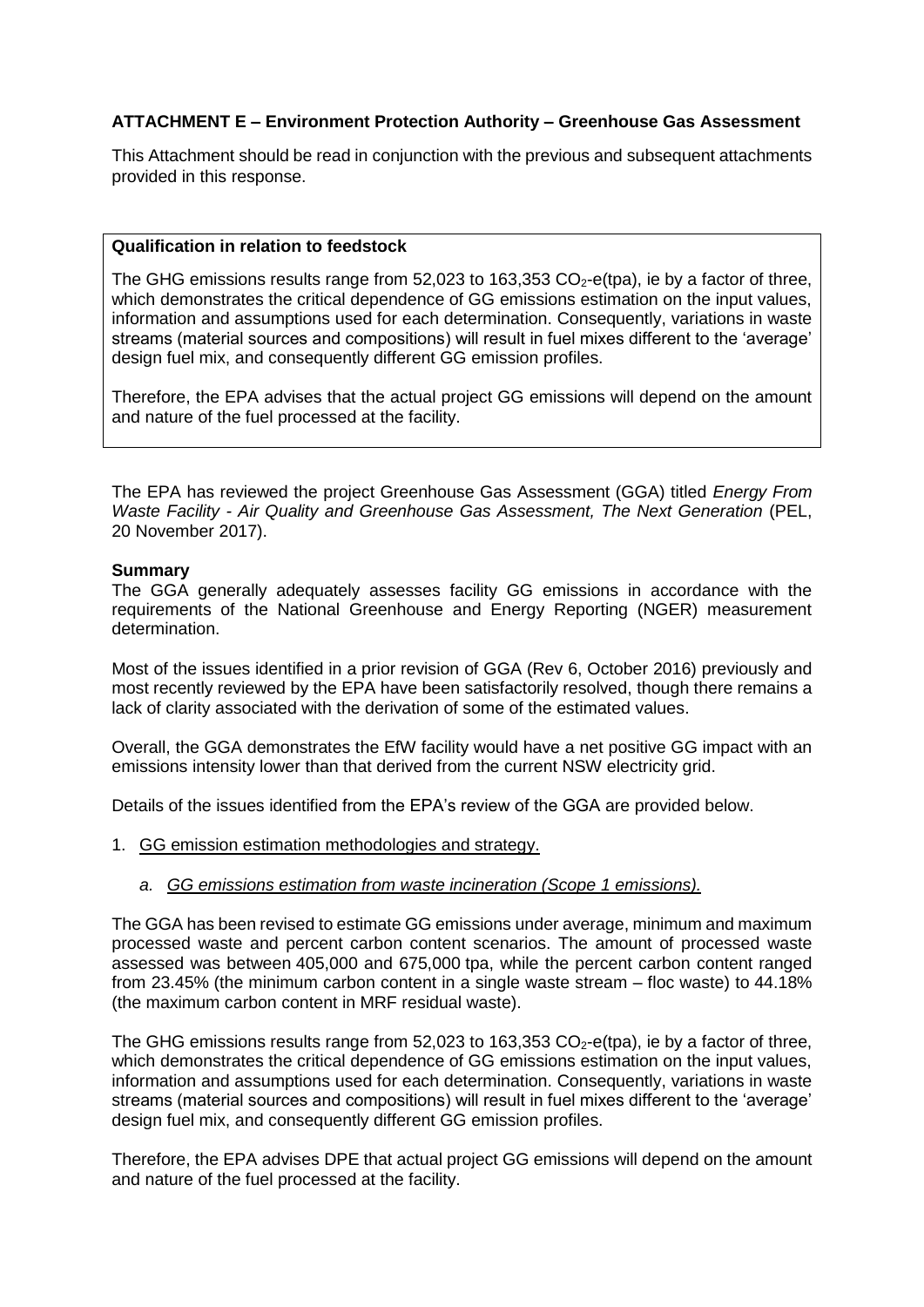# *b. GG emissions estimation from the facility substituting grid electricity.*

The estimation of grid electricity substituted with facility generated electricity is based on the facility design having a thermal input of 235.96 MW (117.98 MW for each combustion line) and an assumed net average annual electrical efficiency of 29.1%. The facility has an auxiliary load of 7.3MW and is designed to export 68.7 MWe to the main electricity grid, though it is unclear if this value is a maximum, average or other value. In addition, the GGA does not refer to detailed facility design information to justify the values used to estimate emissions substituted by energy/emissions generated from the facility.

The estimation also assumes the facility will operate for 8,000 hours per year, and uses a Scope 2 emission factor for grid electricity in NSW of 0.84 (kg  $CO<sub>2</sub>$ -e/kWh) based on the August 2016 National Greenhouse Accounts Factors<sup>1</sup>. A sensitivity analysis is included in the GGA to account for the anticipated reduction for substitution of grid electricity for the facility over time through introduction of less carbon intensive sources of energy.

The EPA advises DPE that additional information is required to justify the values used to estimate emissions substituted by energy/emissions generated from the facility. Nevertheless, the facility will likely result in a significant amount of grid electricity substituted.

- *c. GHG emissions estimation for emissions diverted from landfilling.*
	- i. The GGA assumes combustion of landfill emissions would not occur.

The GGA has not been revised to address the potential for combustion of methane generated at landfill, rather it is stated that this would not form a part of future operations at the site and therefore has not been considered.

As the expected life of the landfill project is between 45 and 65 years, and as landfill GG emission capture and mitigation is becoming established as best practice, it is unclear why this is discounted from becoming a part of future operations at the site.

Therefore, the EPA advises DPE that the estimated emissions diverted from landfilling may not be representative of emissions from modern landfills that implement landfill gas capture and treatment.

ii. The quantity of degradable organic carbon has significantly increased in the GGA.

The GGA has been amended to include emissions estimated from disposal of waste to landfill based on the NGER calculator 2015-2016.

As the input data used in the calculator is not provided, it is not possible to validate or verify the data used or estimates gained.

The EPA notes that the values used in the estimation of GG emissions diverted from landfilling are not clearly presented and justified as appropriate for use in the GGA.

2. Estimated net GG emissions.

The GGA has been amended to include revised net GG emissions over a period of 25 years, estimated as  $15.3Mt$  CO<sub>2</sub>-e.

<sup>1</sup> <sup>1</sup> National Greenhouse Accounts Factors, Australian National Greenhouse Accounts (DEE, August 2016).